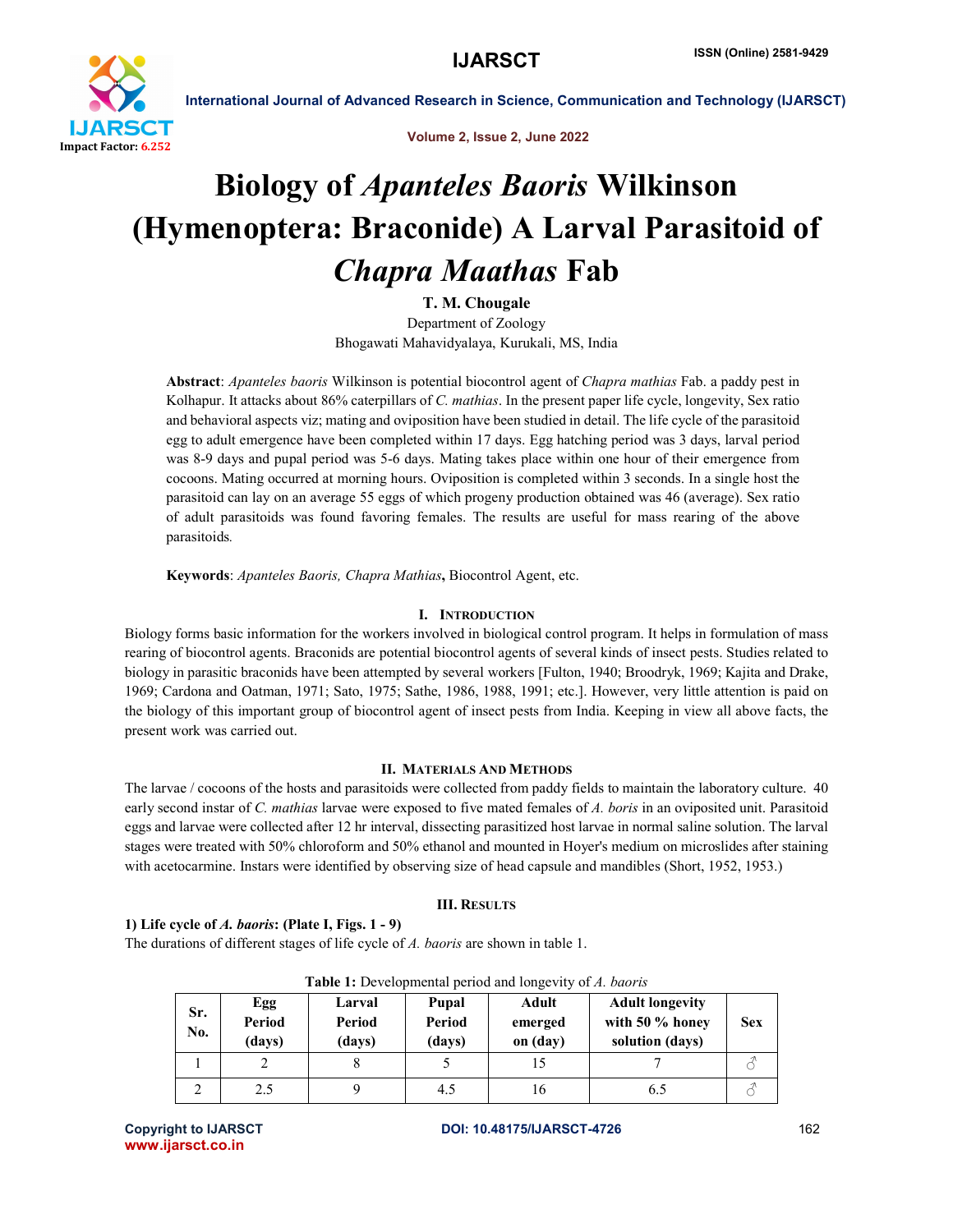

### Volume 2, Issue 2, June 2022

| Avg.           | 2.35           | $\boldsymbol{9}$ | 5.1              | 16.45  | 7.95             |                             |
|----------------|----------------|------------------|------------------|--------|------------------|-----------------------------|
| 20             | $2.5$          | $10\,$           | 4.5              | 17     | $7.5\,$          | $\vec{\mathcal{C}}$         |
| 19             | $\overline{2}$ | $\,8\,$          | 5                | 15     | $\,8\,$          | $\sqrt{ }$                  |
| $18\,$         | $\overline{3}$ | $10\,$           | 5                | 18     | 9                | $\hbox{$\curvearrowleft$}$  |
| 17             | $\overline{2}$ | $10\,$           | $\boldsymbol{6}$ | $18\,$ | $\mathbf{9}$     | $\operatorname{\mathsf{S}}$ |
| 16             | 2.5            | 9                | 4.5              | 16     | $\overline{7}$   | $\vec{\mathcal{S}}$         |
| 15             | $2.5\,$        | 8.5              | 5                | 16     | $\boldsymbol{7}$ | $\mathcal{S}$               |
| 14             | $\sqrt{2}$     | $10\,$           | 6                | $18\,$ | 8.5              | $\varphi$                   |
| 13             | $\mathfrak{Z}$ | $\mathbf{9}$     | 5                | $17\,$ | 9                | $\hbox{$\bigcirc$}$         |
| 12             | $\overline{2}$ | $\,8$            | 5                | 15     | $\,8\,$          | $\hbox{$\curvearrowright$}$ |
| 11             | $\overline{2}$ | $\,8$            | $\boldsymbol{6}$ | 16     | 7.5              | $\vec{\mathcal{C}}$         |
| 10             | 2.5            | 9                | 4.5              | 16     | $\,8\,$          | $\hbox{$\subsetsim$}$       |
| 9              | $\overline{2}$ | $\,8\,$          | 5                | 15     | 6.5              | $\vec{\mathcal{C}}$         |
| 8              | $\overline{2}$ | $10\,$           | $\sqrt{6}$       | $18\,$ | 9                | $\overline{P}$              |
| $\overline{7}$ | 2.5            | 9.5              | 5                | 17     | $\,8\,$          | $\sqrt{2}$                  |
| 6              | 2.5            | 9                | 4.5              | 16     | $\boldsymbol{7}$ | $\vec{\mathcal{C}}$         |
| 5              | $\overline{3}$ | $10\,$           | 5                | $18\,$ | 9                | $\sqrt{2}$                  |
| $\overline{4}$ | $\overline{2}$ | $\,8\,$          | 5                | 15     | 8.5              | $\hbox{$\mathfrak{D}$}$     |
| $\overline{3}$ | 2.5            | 9                | 5.5              | $17\,$ | 9                | $\operatorname{\mathsf{S}}$ |

# Egg (Figure 1):

The newly deposited eggs were white, thin walled and typically hymenopteriform. The eggs were randomly deposited in the body cavity of the host larva. About 40 - 60 eggs were deposited per host. The egg found greatly increased in the size after oviposition. The length and width of 25 eggs averaged 0.10 mm (range 0.09 to 0.15 mm) and 0.03 mm (range 0.025 to 0.036 mm) respectively. Its cephalic end has broadened. The egg hatching period was 3 days.

Instars: The parasitoid showed 3 instars. First two were vesiculated and last was hymenopteriform

### Ist instar (Figure. 2):

The 1st instar showed a translucent body, a broad head, 3 thoracic, 7 abdominal segments and a caudal vesicle. After 3 days body became opaquer and the head narrower. The body length of 25 individuals averaged 1.28 mm (range 1.19 - 1.35 mm) and width was 0.22 mm (range 0.18 - 0.26 mm). The head capsules of 25 individuals averaged 0.082 mm in length (range 0.078 - 0.086 mm) and 0.069 mm (range 0.067 - 0.072 mm) in width. In 25 individuals, mandibles averaged 0.034 mm (range 0.031 - 0.037 mm) and 0.011mm (range 0.007 - 0. 016 mm) in length and width respectively. The vesicle was transparent and somewhat rounded in shape. The first instar lasted for 4 days.

### IInd instar (Figure 3):

The body of second instar was cylindrical, straight and white. The integument of larvae was very thin. The larva showed a narrow head, 13 well defined segments and a prominent vesicle. No spiracle could be seen in second instars but tracheal system shows single lateral longitudinal trunk (Fig. 4). The average length and width of the body measured in 25 individuals were  $2.65$  mm (range  $2.60 - 2.72$  mm) and  $0.42$  mm (range  $0.34 - 0.49$  mm) respectively. The head capsule length and width of 25 individuals averaged 0.33 mm (range  $0.24 - 0.37$  mm) and  $0.19$  mm (range  $0.14 - 0.23$  mm) respectively. The length of 25 mandibles averaged 0.082 mm (range 0.077 – 0.089 mm) and width 0.037 mm (range

www.ijarsct.co.in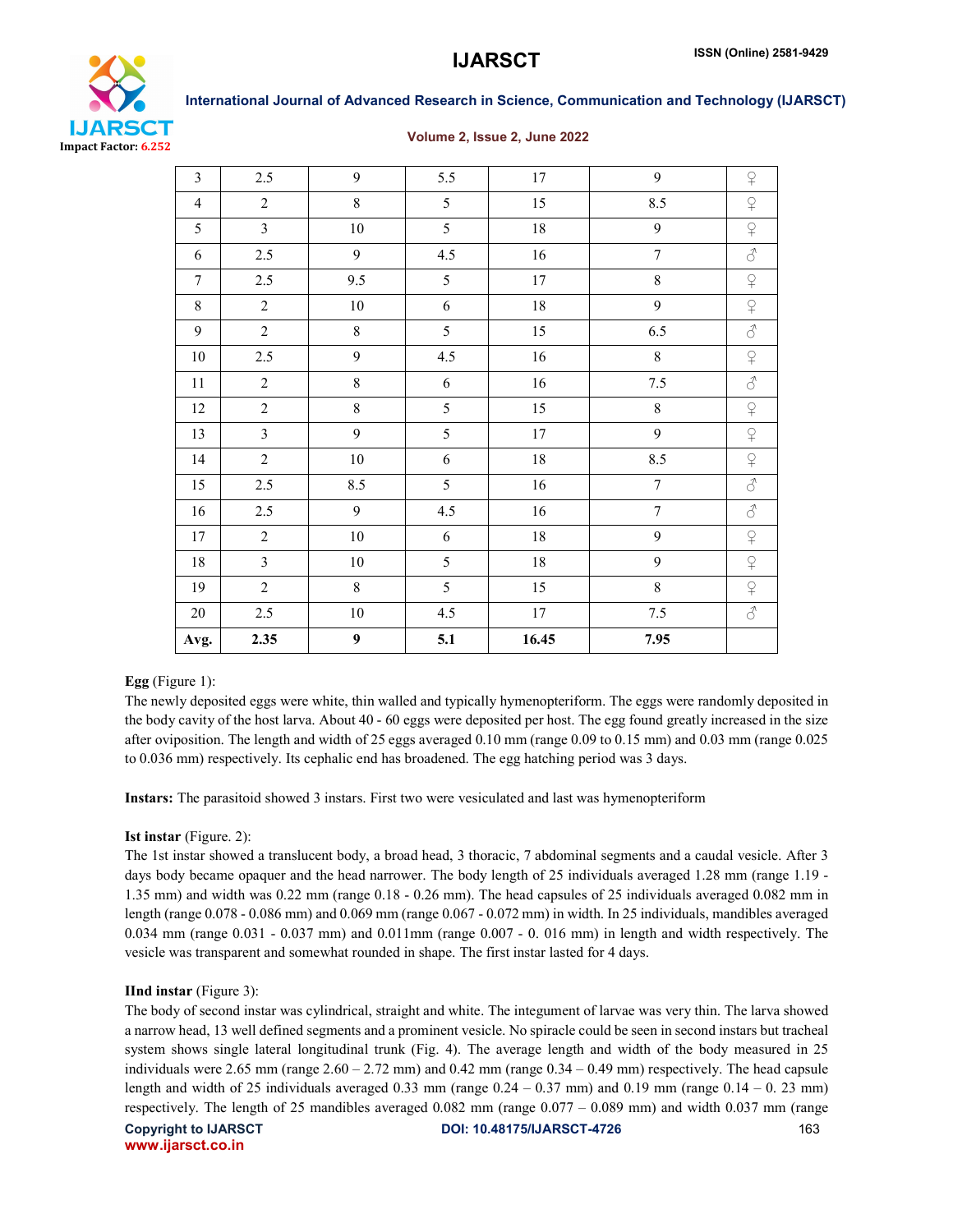

# Volume 2, Issue 2, June 2022

0.026 – 0.039 mm). The vesicle was transparent and rounded. The vesicle showed a single layer of columnar epithelial cells. This stage lasted for 3 days.



Plate -1 : Figs 1-9 : Life stages of A. baoris Fig. 1: Egg, Fig. 2 : First instar larva, Fig. 3 : Second instar larva, Fig. 4: Third instar larva, Fig. 5 : Infected 5<sup>th</sup> instar of U. folus, Fig. 6: Emergence of 3rd instar of A. baoris, Fig. 7 : Cocoons, Fig. 8 : Pupa, Fig. 9 : Adults

www.ijarsct.co.in IIIrd instar (Fig. 5):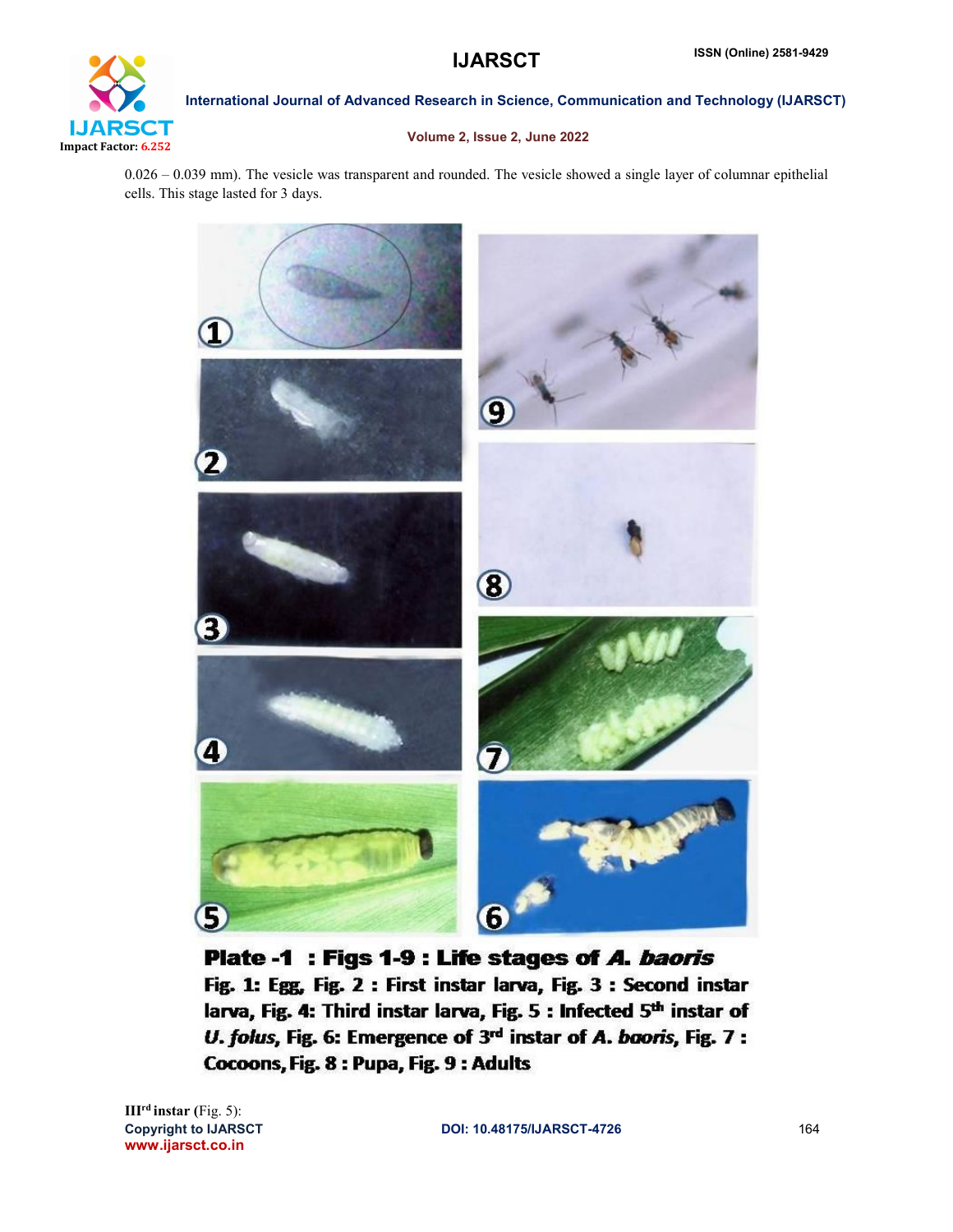

### Volume 2, Issue 2, June 2022

This instar was opaque white. The body segments were clearly seen. The larva showed the head and 13 well defined segments and tapered slightly towards both ends. Early last instar was with an anal vesicle but it is absent in mature form. The tracheal system well developed. Two longitudinal trunks and one transverse commissure were prominent and 8 pairs of spiracles were prominently seen (Fig. 35b). The average length and width of the body measured in 25 individuals were 4.05 mm (range  $3.90 - 4.12$  mm) and 1.53 mm (range  $1.46 - 1.60$  mm) respectively. The head capsule length and width of 20 individuals averaged 0.910 mm (range 0.824 – 0.936 mm) and 0.693 mm (range 0.681 – 0. 702 mm) respectively. The mandible length and width observed in 25 individuals averaged 0.13 mm (range 0.096 – 1.07 mm) and 0.069 mm (range 0.046 – 0.084 mm) respectively. In later instar vesicle was absent. The mouth parts were heavily sclerotized and well developed. Mature parasitoid larvae emerged from the host (Fig. 6, 7), killing it and spinning a silvery white cocoon. This stage lasted for 2 days.

The head of the third instar larva was well developed into dorsal epicranial part and ventral buccal region. The epicranial part consists of a frons with two lateral rudimentary antennal sockets and a clypeus (Fig. 8). The mandibles are dark brown coloured and sclerotized. Each mandible was bifid with a broad basal end and narrow pointed end. A strongly curved hypostoma with a ventrally directed hypostomal spur was behind each maxilla. The maxillary palp was oval and prominent. The labium was encircled by the labial sclerite. The lateral sclerite was supported by a lateral stipial sclerite on each side. The labium was with two oval labial palpi, a silk press and opening of silk duct.

### Cocoon (Figure. 9):

After emergence, the last instar of parasitoid formed silvery white densely spun, cylindrical cocoon which was rounded at both ends. The average length of 25 cocoons was 4.19 mm (range 3.97 – 4.42 mm) and width was 1.75 mm (range 1.59 – 1.93 mm). This parasitoid is gregarious.

### Pupa (Figure 10):

The pupa was exarate or free type. It is creamy white, initially except for the black in eyes and the brown ocelli, but it blackened progressively towards completion of the stage. The pupal stage stayed for 5 days.

### Adult (Figure 11):

Adults were black with head and thorax; abdomen was blackish brown. It was about  $3 - 4$  mm in body length and  $6 - 6.5$ mm in wing expansion. The female (Fig. 11) was with small ovipositor. Males were smaller than the females.

### IV. DISCUSSION

Broodryk (1969) observed 3 instarts in *Chelonus* (*microchelonus*) *curvimaculatus* Cameron. The first instar occupies the greatest part of the larval life and the other two instars have taken relatively short period. The same situation occured in *C. diurnii*. Fulton (1940) reported 3 instars in *Apanteles (= Cotesia) congregatus* (Say). In *Apenteles (Pseuelopmantes)* Muesebeck and *C. diurnii* the total developmental period from egg to adult was similar (about 18 days) but, the pupal period was relatively longer in former case (Cordona and Oatman, 1971). Sato (1978) reported 14.6 days for emergence of adults of *Apanteles (= Cotesia) glumeratus* (L) from egg at 25oC while *Apanteles (= Cotesia) flavipes* required 18.2 days for its complete development at the same temperature (Kajita and Drake, 1969). Sathe (1986) studied biology of *C.diurnii* Rao and Nikam, a larval parasitoid of *Exelastis atomosa* under laboratory conditions (24 1oC, 55-60% R.H.). He reported that the parasitoid completes its development from egg to adults within 18 days: Egg stage was lasted for 3 days, larval stage for 10 days and pupal stage for 5 days. While the present parasitoid, under laboratory conditions (24 1oC, 55-60% R.H.), completed its development within 17 days. The parasitoid is rearable.

### ACKNOWLEDGEMENT

Author is thankful to Shivaji University, Kolhapur and Bhogawati Mahavidyalaya, Kurukali for providing facilities.

### **REFERENCES**

[1] Broodryk., S. W., 1969. The biology of Chilonus (Microchilonus) curvimaculatus Cameron (Hymenoptera: Braconidae) J. ent. Soc. South Afr., 32: 169-189.

www.ijarsct.co.in

Copyright to IJARSCT **DOI: 10.48175/IJARSCT-4726** 165